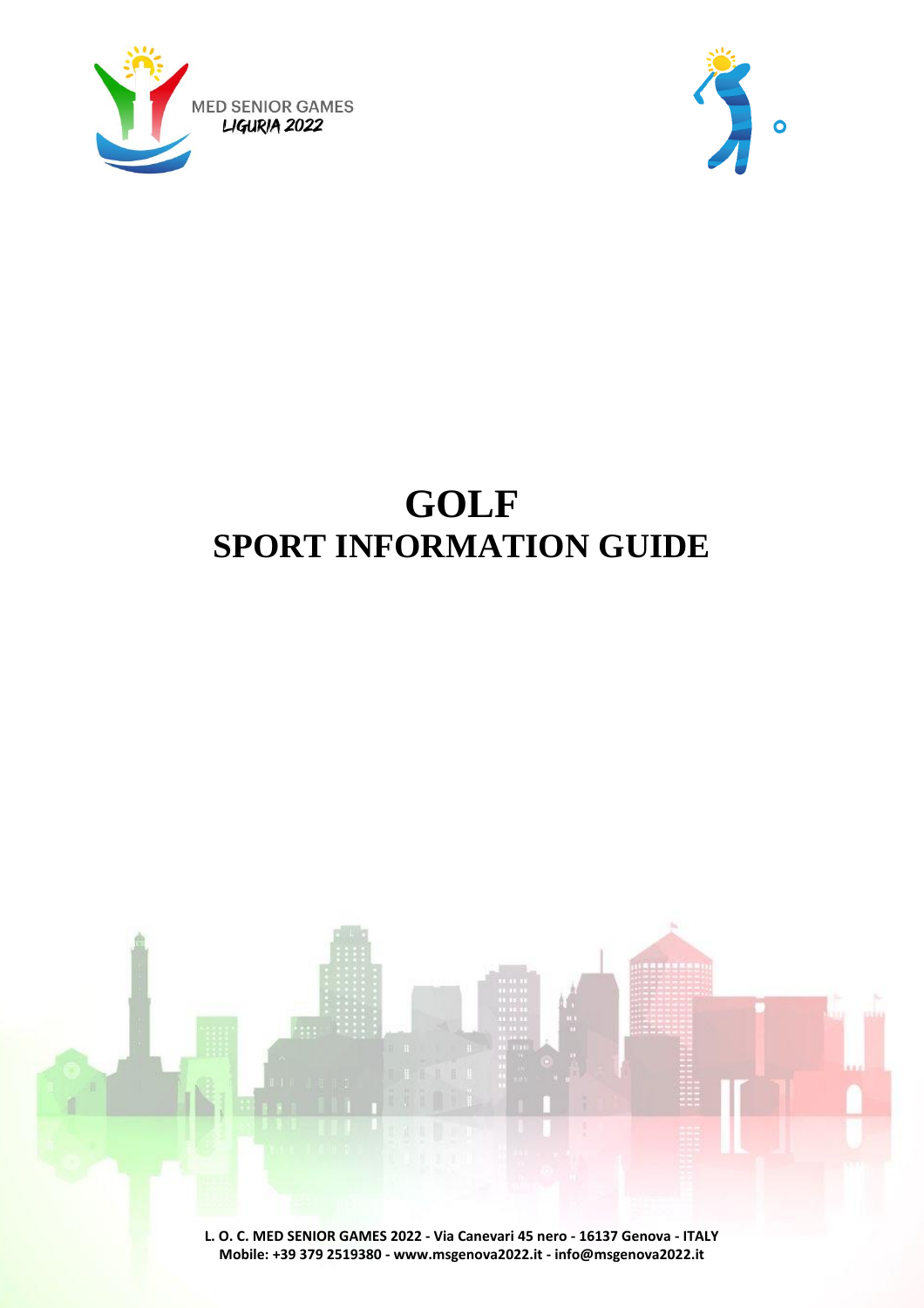



# **1. COMPETITION SCHEDULE**

Competition schedule and times are provisional. The schedule could be subject to change according to the requirements of the Organizing Committee and could change according to the total number of registration.

The Golf competition schedule is as follows:

| Wednesday       | <b>Thursday</b> | Friday  | <b>Saturday</b> | <b>Sunday</b>  | <b>Monday</b>     |
|-----------------|-----------------|---------|-----------------|----------------|-------------------|
| 8 June          | 9 June          | 10 June | 11 June         | 12 June        | 13 June           |
| GC.<br>Marigola |                 |         | GC.<br>Garlenda | GC.<br>Sanremo | GC.<br>Castellaro |

| <b>Tuesday</b><br>14 June | Wednesday   Thursday   Friday<br>15 June | 16 June         | 17 June        | <i>Saturday</i><br>18 June | <b>Sunday</b><br>19 June |
|---------------------------|------------------------------------------|-----------------|----------------|----------------------------|--------------------------|
|                           |                                          | GC.<br>Albisola | GC.<br>Rapallo | GC.<br>St. Anna            | GC.<br>Arenzano          |

**Please Note**: All information contained in this Sport Information Guide is current at time of publication and may be subject to change.

# **2. COMPETITION VENUES**

| <b>Venues</b>                    | <b>Address</b>                  | <b>City</b>             |
|----------------------------------|---------------------------------|-------------------------|
| Golf Club Pineta di Arenzano     | Piazza del Golf 2               | Arenzano (GE)           |
| Golf Club Genova - St. Anna      | Via Bellavista 1                | Cogoleto (GE)           |
| Circolo Golf e Tennis Rapallo    | Via G. Mameli 377               | Rapallo (GE)            |
| Golf Club Marigola Lerici A.S.D. | Via S. Biaggini 5               | Lerici (SP)             |
| Golf Club Garlenda               | Via del Golf 7 - P.tta Galleani | Garlenda (SV)           |
| Circolo Golf degli Ulivi A.S.D.  | Str. al Campo da Golf 59        | Sanremo (IM)            |
| Castellaro Golf Club             | Str. per i Piani 1              | Castellaro (IM)         |
| Golf Club Albisola               | Via Riccardo Poggi snc          | Albisola Superiore (SV) |

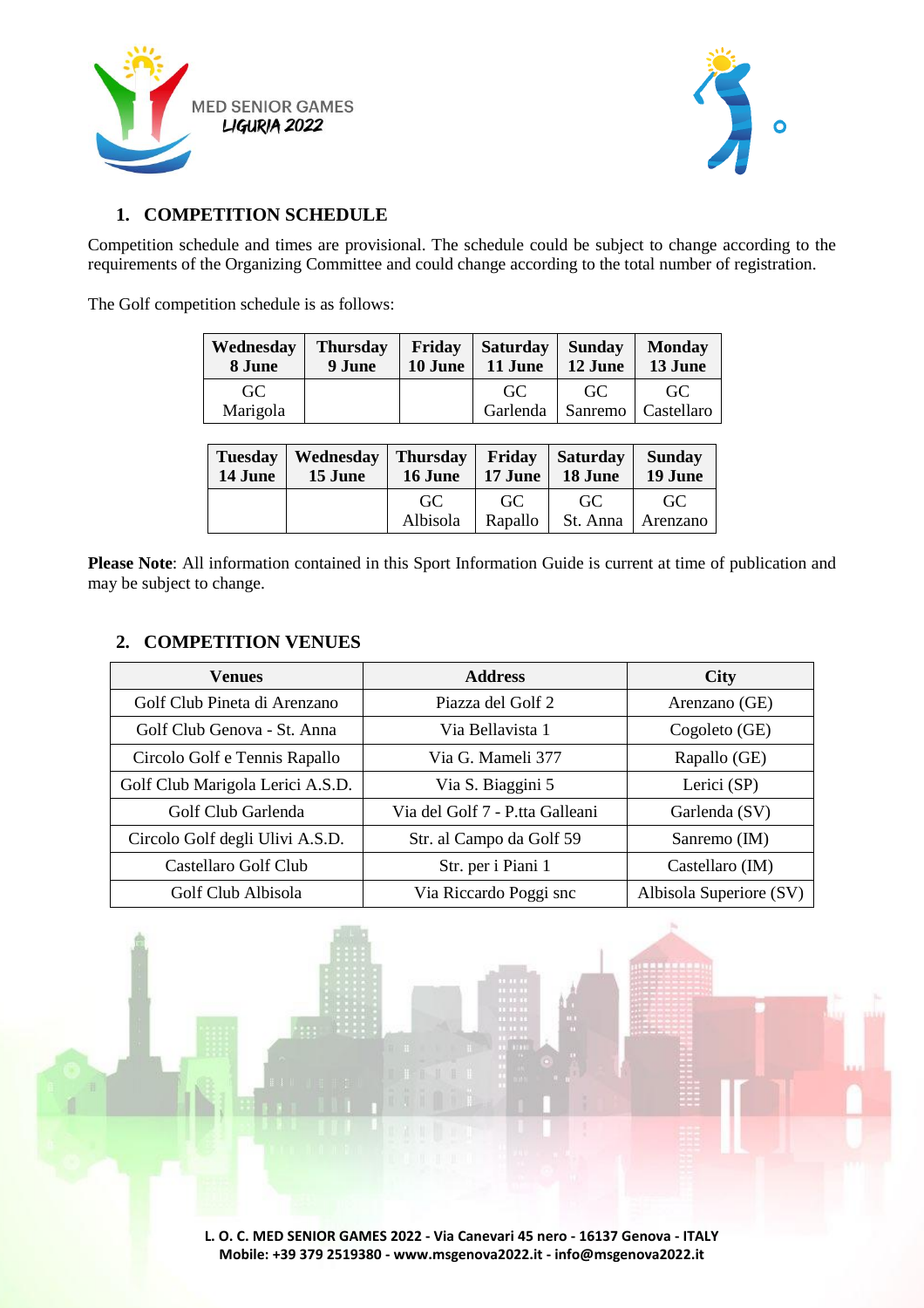



# **3. ORGANIZING COMMITTEE**

| <b>MSG GENOVA 2022</b><br><b>ORGANIZING COMMITTEE</b> | <b>SPORT FEDERATION</b>                                                 | <b>TECHNICAL DELEGATE</b>               |
|-------------------------------------------------------|-------------------------------------------------------------------------|-----------------------------------------|
| <b>General Manager</b><br>Roberto Mogranzini          | <b>Federazione Italiana Golf</b><br><b>Delegazione Regionale</b><br>FIG | <b>Sport Director</b><br>Marco Lucchesi |

# **4. SPORT REGULATIONS**

The Golf events at the MSG Genova will be organized according to the regulations of R&A Rules Limited and translated in Italy by FIG Rules and Championships Committee and as specified in this information guide.

# **4.1. Type of Competition / Age Categories**

**Men**: Cat Mid Amateur 30+, Cat Senior 50+ **Women:** Cat Mid Amateur 30+, Cat Senior 50+

## **Age is determined at 31 December 2022.**

- Participants can only register in one age category.
- In case of insufficient number of athletes in an age category, the Executive Committee reserves the right to place participants in a different category.

# **4.2. Grade definitions**

There will be three game categories:

- $\bullet$  0-12
- $-13-21$
- 21-36

# **5. COMPETITION FORMAT**

## **18 holes Stableford, individual**

Circuit of 8 races on different green. (Sanremo, Castellaro, Garlenda, Albisola, St. Anna, Arenzano, Rapallo, Marigola).

Each competitor will be able to play 18 holes per day. The registration fee will allow the player to register for 3 stages of the circuit.

Once registered, the player can express his preference in the choice of the 3 stages of the circuit, by sending an email to info@msgenova2022.it.

> **L. O. C. MED SENIOR GAMES 2022 - Via Canevari 45 nero - 16137 Genova - ITALY Mobile: +39 379 2519380 - www.msgenova2022.it - info@msgenova2022.it**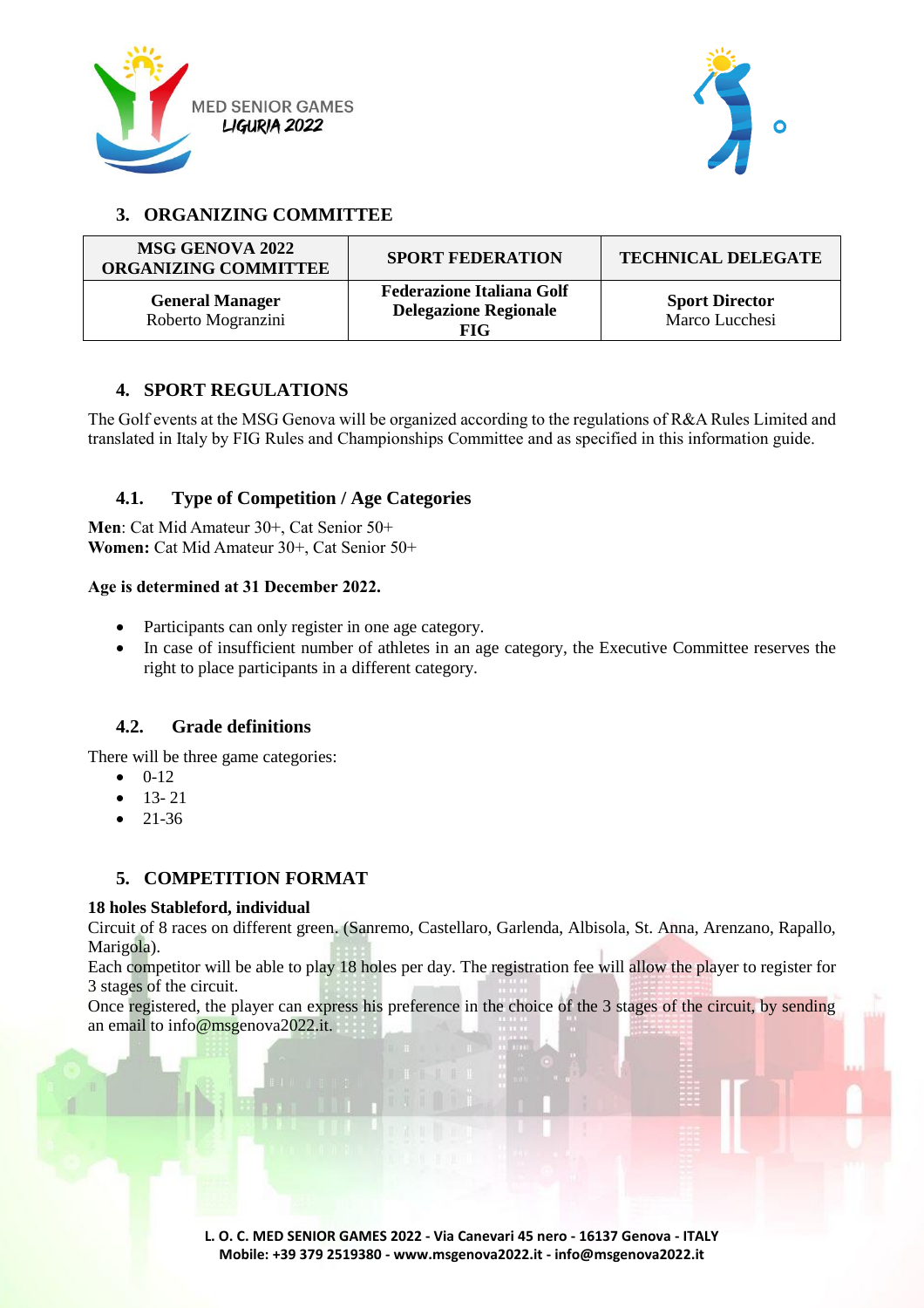



The competitions, in a given Club, will take place only upon reaching a minimum of 8 players. The Organizing Committee reserved the right to cancel Club matches with less than 8 players, and to unify the competitions in another Club.

The complete list of competition venues will be published in the days before the start of the races, on the website www.msgenova2022.it.

Each stage will include prizes of the day, the winner of the MSG Genova 2022 Golf will be the player who will get the sum of 3 best scores obtained in more stages.

Handicap recognized by international governing authorities (es. EGA, USGA) are required by all competitors. The Tournament Director reserves the right to reduce competitors' handicap during the competition.

## **5.1. Organizing Committee**

The Organizing Committee shall have the power to modify the above conditions and to decide any dispute or matter that may arise regarding the qualification of any competitor and may, in its absolute discretion, at any time and without attribution of reason, therefore refuse any entry without providing any reason for this decision.

Organizing Committee's Members participating the course of the event may exercise all the functions of the Organizing Committee in relation to the event and constitute the Committee in accordance with the rules of Golf for the purpose of carrying out the event.

A member of the Organizing Committee cannot be a competitor or a caddie. The player can appeal any decision of the tournament committee and send it in writing within 15 minutes of the conclusion of the game session.

# **6. COMPETITION RULES**

## **6.1. Game Rules**

Golf rules', as adopted by R&A Rules Limited, apply together with the rules and conditions listed on the HARD CARD of the Italian Golf Federation and any additional local rules and conditions of the races established by the Organizing Committee.

## **6.2. Laws and Rules**

Statute and rules of the hosting club will be applied.

## **6.3. Distance measuring devices**

The use of a distance measuring device during a conventional ride is allowed, by a specifically authorized local standard. If, during the conventional spin, a player uses a distance measuring device designed to measure, or measure other conditions that could affect his game (e.g. slope, wind speed, temperature, etc) the player breaks Rule 14-3, for which the penalty is prohibitive, regardless of whether such additional function is actually used.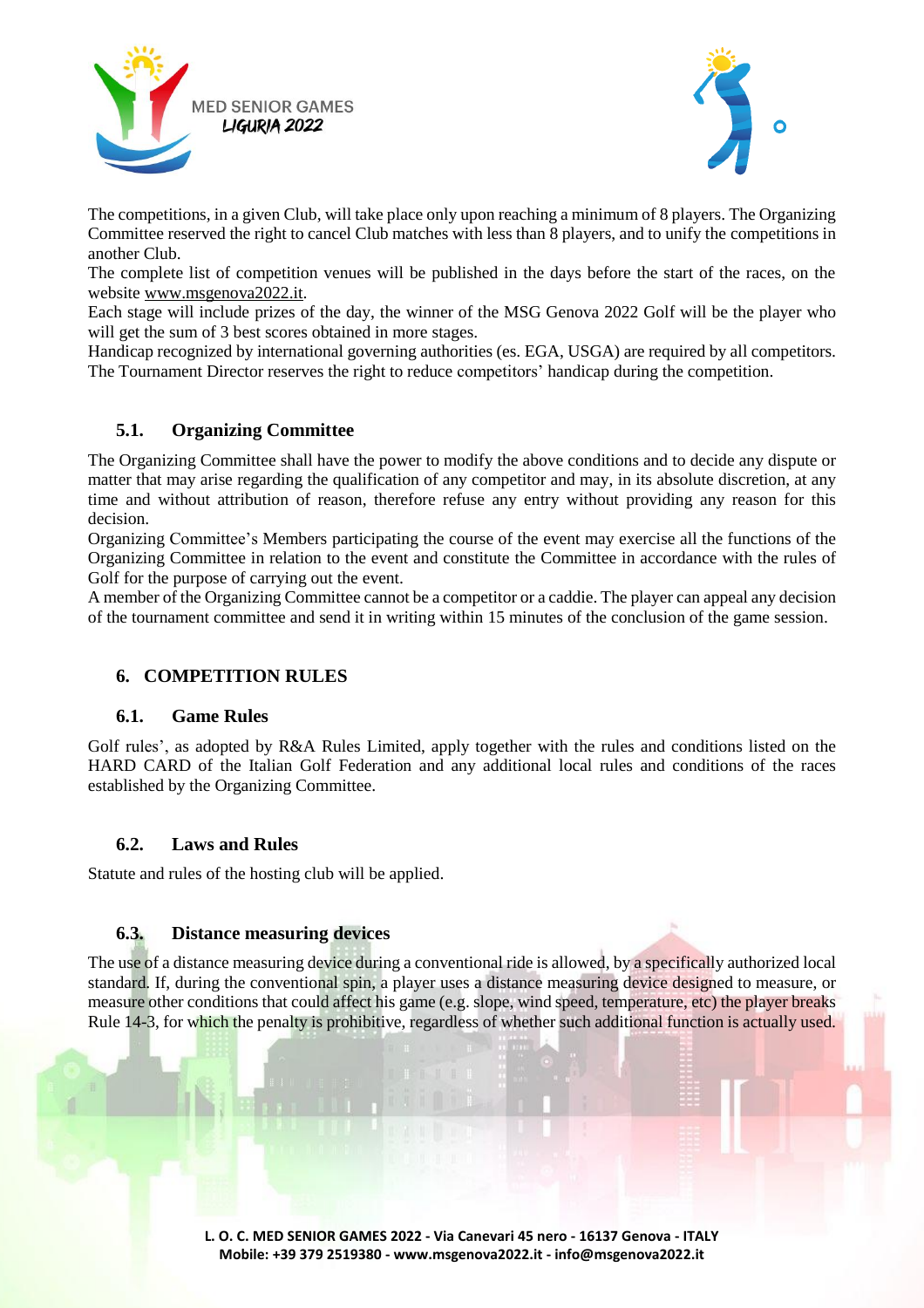





**Mobile: +39 379 2519380 - www.msgenova2022.it - info@msgenova2022.it**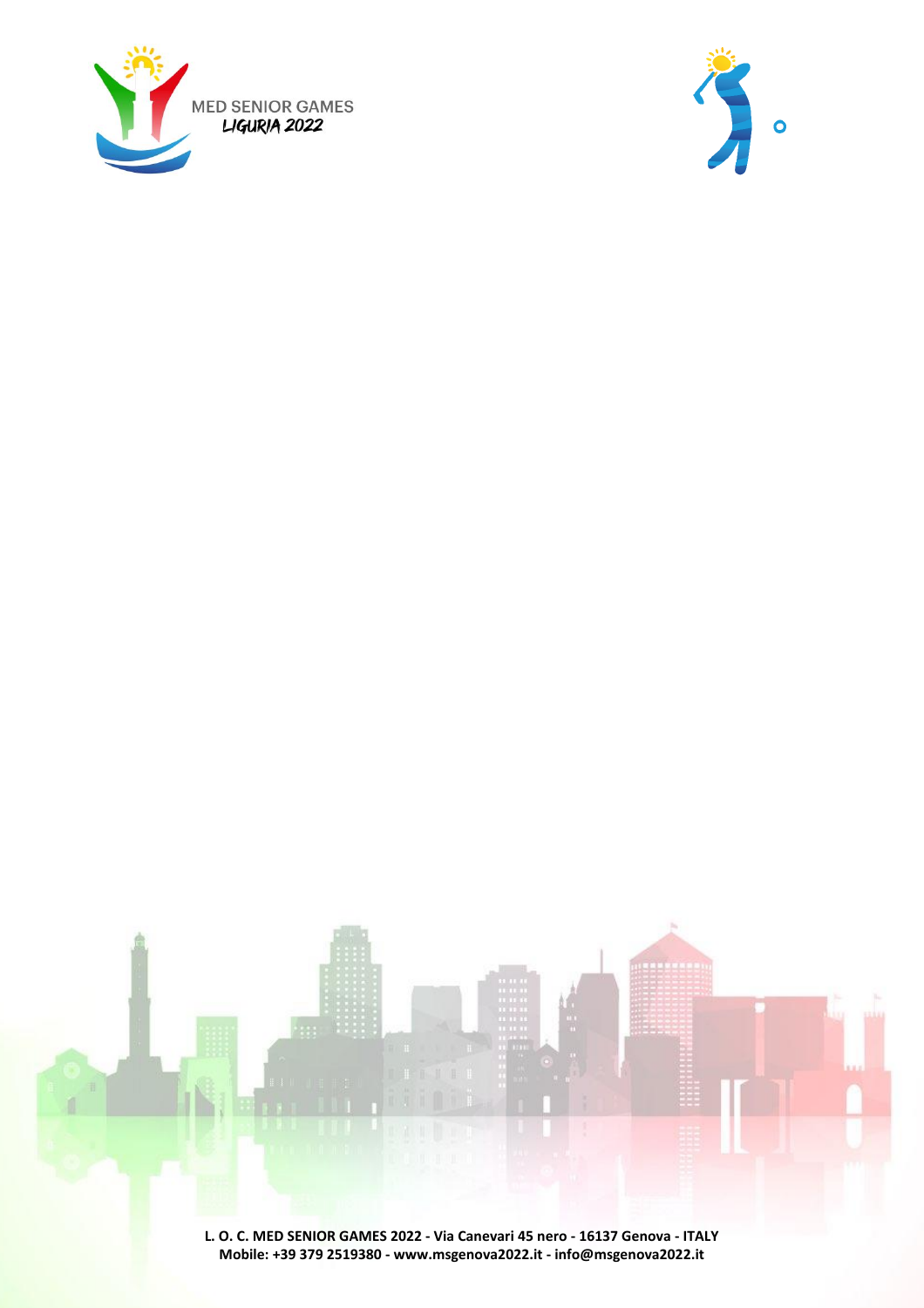



## **6.4. Alcohol Consumption**

It is strictly forbidden for players and caddies to consume alcohol on the field during a conventional round. The penalty for violation of this condition is disqualification.

## **6.5. Competion Closure**

The competition will be considered closed when the medals have been handed over to the winner or after all scores have been approved by the Tournament Committee.

## **6.6. Official Rules**

In each venue there will be an official in charge of the regulations, responsible for adhering to the conditions of the competition and decisions relating to the rules and competion's conditions.

Each venue will have a minimum of one itinerant rules officer to assist in matters related to the proper application of Golf's rules.

# **7. EQUIPMENT**

## **7.1. Golf Cart**

Golf cart's use is allowed to all players. Golf cart rental is not included in the registration fee and must be agreed with the host club by calling the secretary in advance.

## **7.2. Uniforms**

The Organizing Committee won't provide sportswear for the dispute of the matches. However, appropriate clothing to the practice of Golf is required.

## **8. TECHNICAL MEETING**

Before the start of the competitions, a technical meeting will be held in order to present the competition, remind interested parties the regulations and the behavior that is expected.

# **9. MEDALS**

During the MSG Genova 2022, the athletes do not represent their country of origin, therefore the medal awarding ceremonies will be carried out without hoisting of flags. No National Anthem of the winning team will be played.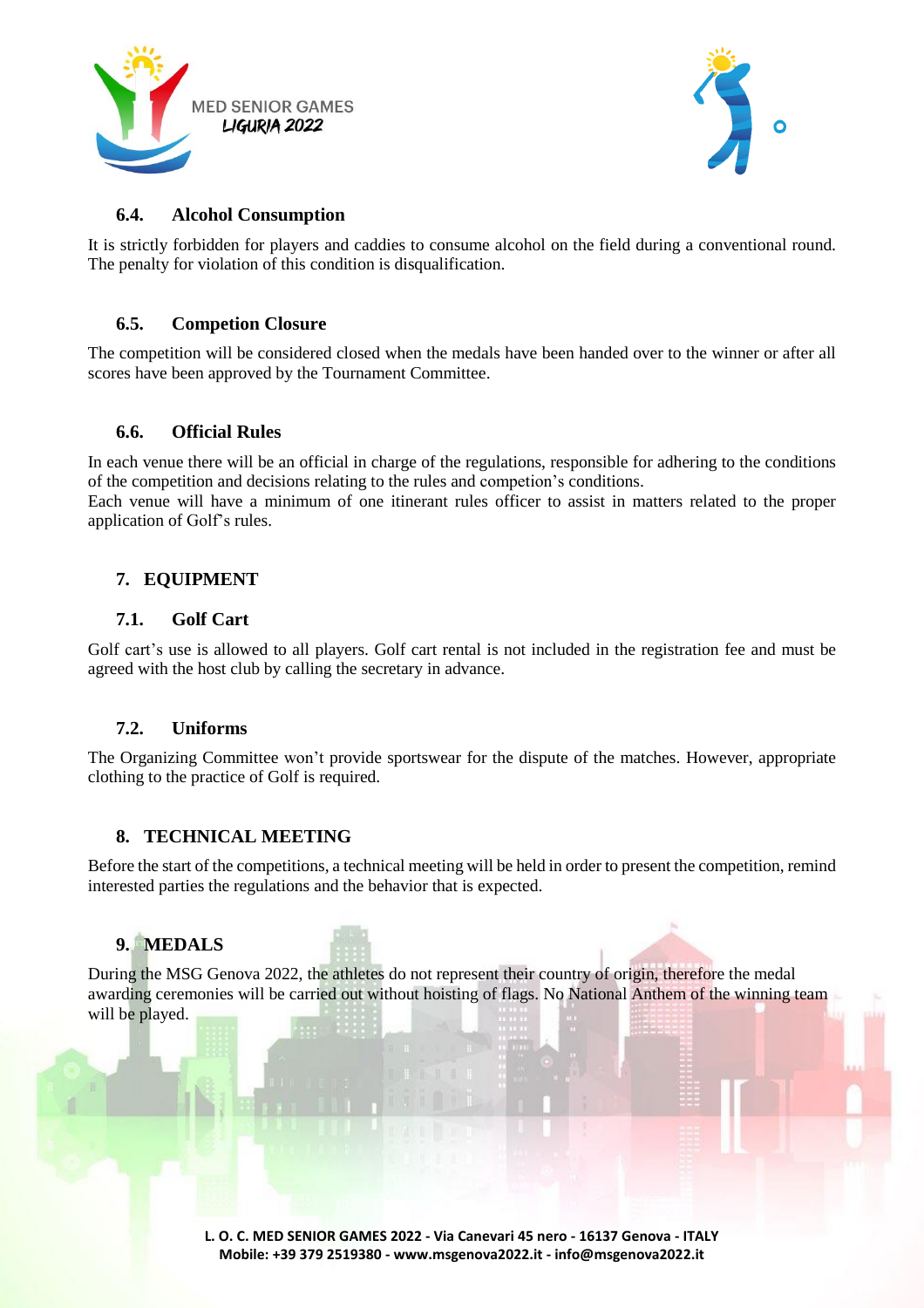



For each category there will be two athletes awarded with a medal.

## **10. ADDITIONAL INFORMATION**

## **10.1. Practice and warm-up facilities**

Competitors should contact the host club to verify the availability of practice shifts. These rounds are at host club's discretion. Authorization has to be requested from the Secretary Manager of the host club.

## **10.2. Disabled**

No competition for disabled athletes will be held in this discipline.

# **11. PERSONAL ACCIDENT INSURANCE AND MEDICAL CERTIFICATE (non-FIG players)**

All participants have to organize their personal accident insurance.

The competitor registration fee does not cover personal accident insurance. Personal accident insurance is available to purchase through the Organizing Committee for registered Competitors at the Accreditation Centre.

All participants must have a currently valid medical certificate of fitness for competitive sports. The medical examinations required (ex D.M. 18 February 1982) to obtain a medical certificate of fitness for competitive sports are:

- **Medical check-up**
- **Regular urine test**
- **Electrocardiogram both at rest and under effort**
- **Spirometry (breathing test).**

For any further information, please visit our website www.msgenova2022.it (Registration & Terms and Condition).

## **13. FURTHER INFORMATION**

Planning for the MSG Genova 2022 Golf competition will continue throughout 2021 and early 2022. Additional sport specific operational information will be communicated to registered participants and updated in future additions of this Sports Information Guide.

A dedicated Sport Information Desk will be at your disposal at Sport Accreditation Centre, where you can find useful information about your sport.

> **L. O. C. MED SENIOR GAMES 2022 - Via Canevari 45 nero - 16137 Genova - ITALY Mobile: +39 379 2519380 - www.msgenova2022.it - info@msgenova2022.it**